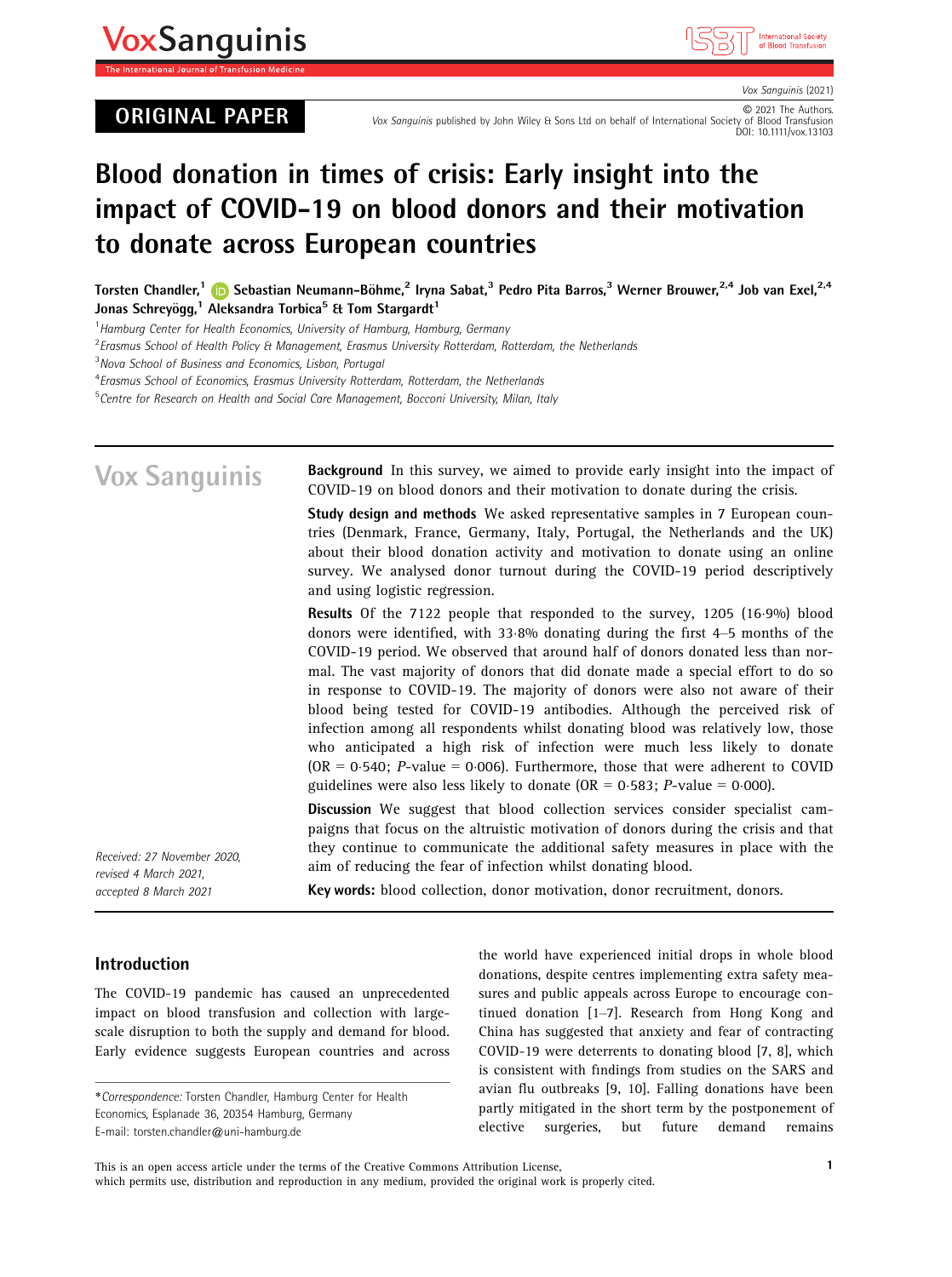unpredictable and is dependent on how the pandemic evolves [1, 11]. Therefore, maintaining blood supplies remains an important public health concern during the pandemic. In the past, donors have responded well to public appeals to donate in situations of perceived exceptional need, such as the September 11 attacks, mass shootings in the United States and bush fires in Australia where large influxes of donors in short periods of time were documented [11, 12]. Such reactionary spikes have already been observed in some settings across Europe and in Brazil in response to public calls to donate [3, 13–15]. However, motivations that drive such responses may wane over time and especially so if driven by first-time donors [12].

Large interruptions to donation activity may have stark consequences for healthcare systems and should be avoided by careful tracking of the supply and demand of blood during these uncertain times. It is therefore essential to gain an initial perspective on the impact of COVID-19 on blood donors and an understanding of the key aspects of their motivation to donate (or not donate) during this crisis. The aim of this paper was to provide early insight into blood donation activity across seven European countries and the motivation of blood donors to donate or not to donate during the first phase of the COVID-19 crisis. We do so to understand what is driving changes in donation behaviour and which policies might help to restore donation levels.

#### Methods

We asked approximately 7000 people about their blood donation activity and motivation to donate or not to donate within the second wave of the European Covid Survey (ECOS) in June 2020. ECOS is an online survey across seven European countries. Around 1000 people in Denmark, France, Germany, Italy, Portugal, the Netherlands and the UK, representative of their country, participated in the study. The survey was organized in a way to avoid self-selection, as respondents were not aware of the survey questions beforehand. Participants completed the survey during the period 9–22 June 2020 using online panels provided by the market research company Dynata. Diverse recruiting campaigns reaching out to around 120 000 people were administered online (open recruitment, loyalty programmes, affiliate networks and mobile apps). Survey respondents received payment, which varied depending on the platform they were recruited through. The survey was programmed in the Qualtrics research suite where quotas were implemented to ensure that the country samples matched national census shares, which were representative in terms of age, sex, region and education level. A

declaration of compliance for the project was reviewed and approved before the start of the project by the Vice Dean for Research according to the terms of use and ethical standards of the Faculty of Business, Economics and Social Sciences at the University of Hamburg and the European Commission's RESPECT Code of Practice [16].

#### Survey questions and scales

Firstly, we asked all participants whether they had donated blood during the previous 10 years before February 2020 (COVID-19 period), and for those that answered 'yes', we asked how many times they had donated in the 2 years prior to COVID-19. A timeframe of 10 years was used to capture donors that may have not been active for some time, but could have responded to the crisis by donating blood. Furthermore, we asked whether the entire sample had donated blood since the beginning of February 2020, as this marks the beginning of the COVID-19 pandemic in Europe. Overall, we were able to identify (a) blood donors, (b) those that donated during COVID-19 and (c) active donors with at least one donation in the 2 years prior to COVID-19.

To understand the impact of COVID-19, we asked donors directly whether they donated less than, more than or the same as they normally would (in the absence of COVID-19). To gain a better understanding of the motivations underlying the decision to donate, we asked those that stated that they did donate during COVID-19, about the extent to which they made a special effort to do so in order to help their healthcare system. Possible responses included 'yes, somewhat', 'yes, definitely', 'no' and 'I don't know'. The phrasing of the question aimed to identify whether donors saw COVID-19 as a 'call to arms' and responded by helping their healthcare system during the crisis by relieving blood shortages.

As a potential motivator to donate during the pandemic, and following suit from the World Health Organization, we asked all donors how worried they were about their healthcare system being overloaded [17]. Possible responses were on a 5-point scale from (1) do not worry at all, (2) slightly worry, (3) moderately worry, (4) worry quite a bit and (5) worry a lot. Responses 4 and 5 were combined to create a binary variable for analysis. We included the question as an indicator of how concerned donors were with how their healthcare system was handling the crisis and as a signal for the need for additional support. Despite blood donations not normally being needed directly to treat COVID-19 patients, blood donation supply concerns during the period were heavily reported in the media [11, 18–20].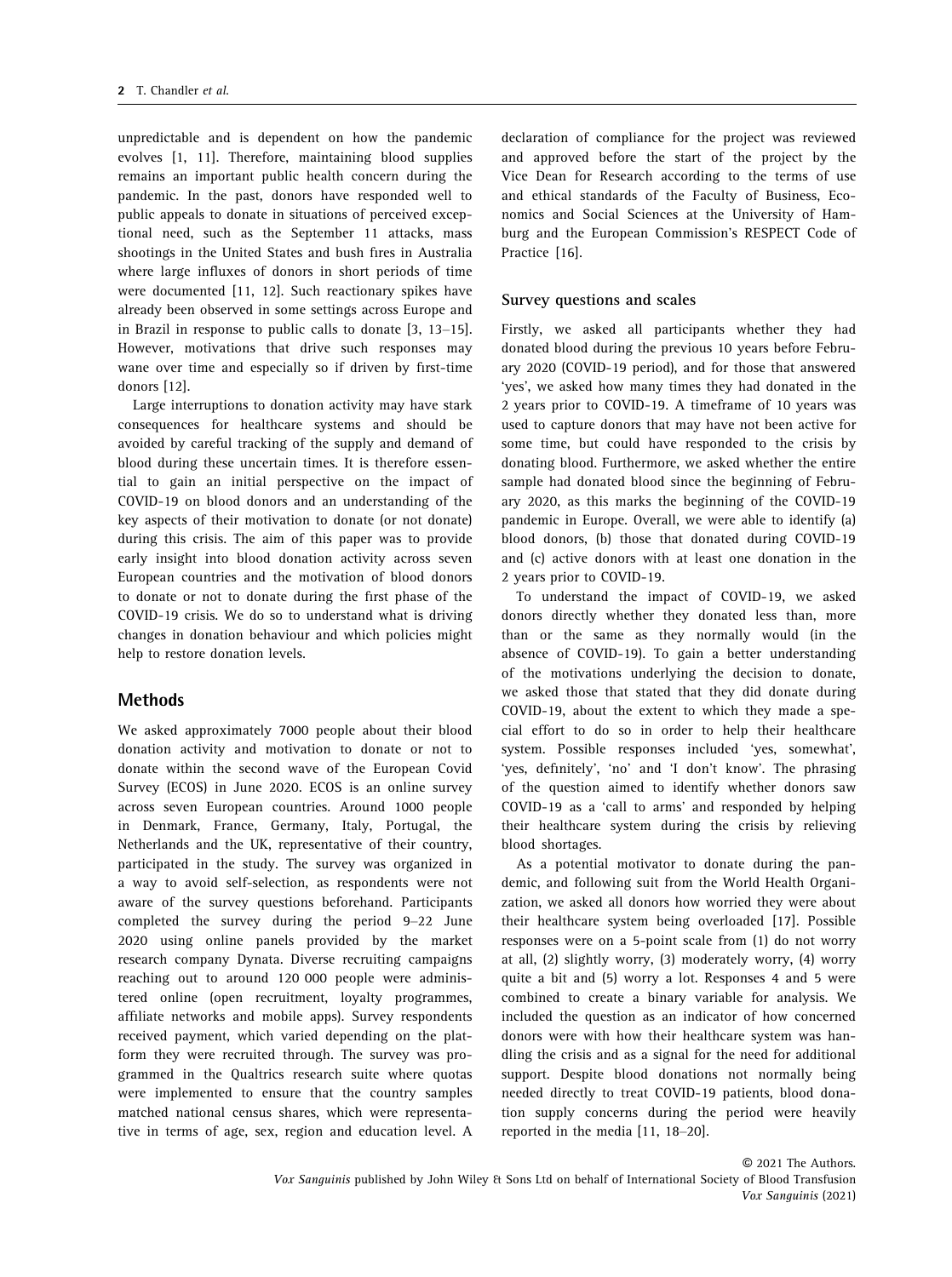Furthermore, all survey respondents were asked to assess their likelihood of being infected with the novel coronavirus whilst donating blood during the COVID-19 period (1 = no risk;  $5$  = very high risk), measuring infection risk as a potential barrier to donation, for example risk of travelling to the donation site, contact with staff and other donors. Lastly, we asked those who donated during the COVID-19 period if they were aware of being offered and receiving an antibody test, which we considered a potential incentive to donate. Responses included 'yes, my blood was tested for COVID-19 antibodies', 'no, my blood was not tested for COVID-19 antibodies' and 'I don't know if my blood was tested for COVID-19 antibodies'.

#### Statistical analysis

The analysis was conducted in two parts (1) a descriptive analysis of blood donors during COVID-19 and (2) a logistic regression of donation turnout during COVID-19 among all respondents and active donors.

To analyse the likelihood of donating during the COVID-19 period, we performed logistic regression analysis across the entire sample of individuals in order to understand which factors were driving the decision to donate during the pandemic. Our dependent variable was binary, indicating whether the sample donated during the COVID-19 period or not (0 or 1). The focal independent variables of interest were (a) having a perceived high or very high (4 or 5) risk of infection risk whilst donating blood (0 or 1), (b) being worried quite a bit or a lot about the healthcare system being overloaded (0 or 1), (c) whether individuals had a vulnerable person living in their household or not (elderly, disabled or with chronic conditions) (0 or 1) and (d) whether they quite strongly or fully adhered to COVID-19 guidelines, for example hand washing and social distancing (0 or 1). We expected that individuals with a vulnerable person at home might be dissuaded from donating to avoid exposing them to

|  |  |  | Table 1 Background characteristics of all survey respondents |  |  |  |  |
|--|--|--|--------------------------------------------------------------|--|--|--|--|
|--|--|--|--------------------------------------------------------------|--|--|--|--|

additional risk, for example through contact with blood donation staff, other donors and those encountered when travelling to the blood donation site. We therefore anticipated that people who were adherent to COVID guidelines would also be less likely to donate blood.

Additionally, we included variables used previously in the literature in our analysis of donation behaviour, which included a measure of donation experience (no. of self-reported donations in the 2 years prior to the COVID period), age, education level, gender and field of work. We included country fixed effects to account for differences between countries, for example donation eligibility requirements and the structure of country-specific blood donation systems.

## **Results**

Of the 7122 people that responded to the survey, 1205 (169%) blood donors were identified across the seven European countries. Table 1 presents the characteristics of all survey respondents, and Table 2 presents the sample of blood donors and their background characteristics. Germany, closely followed by France, had the highest number of self-reported blood donors with 226 (21.5%) and 209 (208%) donors, respectively. In contrast, the Netherlands had the lowest number of donors with only 102% of the sample.

Regarding the impact of COVID-19 on self-reported blood donation activity, the results suggest a high number of donors across countries donated less than they normally would compare to their individual reference point, with 612% of donors in Portugal selecting this option and around half of donors in France (493%) compared with 40-45% in the remaining countries (Fig. 1). Only a small proportion of donors donated more than they normally would during the COVID-19 period. Some differences between countries were observed, with only 4.8% of donors in Portugal stating that they donated more than normal, compared with 19.4% in the UK and 18.1% in

|                 | Overall | Number of     |           |        | Years in full-time |
|-----------------|---------|---------------|-----------|--------|--------------------|
| Country         | sample  | donors $(%$   | Age (SE)  | Male % | education (SE)     |
| Germany         | 1050    | $226(21.5\%)$ | 48.7(0.5) | 48.6%  | 12.9(0.1)          |
| United Kingdom  | 1041    | 186 (17.9%)   | 47.5(0.5) | 46.9%  | 14.2(0.1)          |
| Denmark         | 1005    | $151(15.0\%)$ | 49.4(0.5) | 48.0%  | 14.0(0.1)          |
| The Netherlands | 1000    | $102(10.2\%)$ | 48.1(0.5) | 49.0%  | 13.0(0.2)          |
| France          | 1003    | $209(20.8\%)$ | 47.7(0.5) | 47.2%  | 13.8(0.2)          |
| Portugal        | 1015    | $165(16.3\%)$ | 44.6(0.5) | 47.6%  | 14.2(0.1)          |
| Italy           | 1008    | $166(16.5\%)$ | 48.6(0.5) | 48.0%  | 14.3(0.1)          |
| All countries   | 7122    | 1205 (16.9%)  | 47.8(0.2) | 47.9%  | 13.8(0.1)          |

© 2021 The Authors.

Vox Sanguinis published by John Wiley & Sons Ltd on behalf of International Society of Blood Transfusion Vox Sanguinis (2021)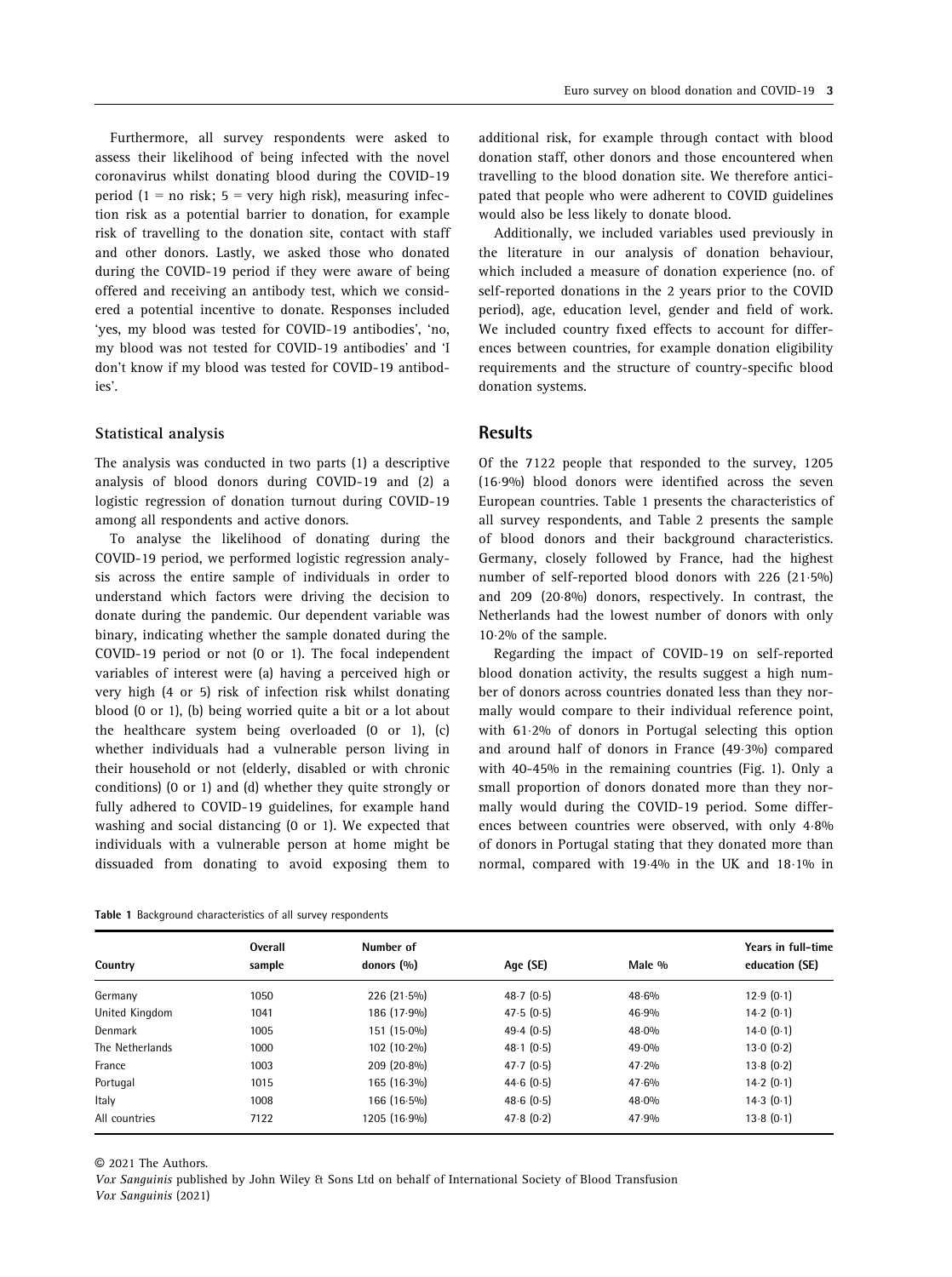| Country                                  | Number of donors<br>[% of country<br>sample) | during COVID-19<br>$%$ donating<br>period | Mean age<br>(SE)           | % Male                           | Years in full-time<br>Vlean (SE)<br>education. | 2 years pre-COVID-19.<br>No. of donations<br>Mean (SE)                                  | donating blood (SE)*<br>Perceived COVID-19<br>infection risk whilst |
|------------------------------------------|----------------------------------------------|-------------------------------------------|----------------------------|----------------------------------|------------------------------------------------|-----------------------------------------------------------------------------------------|---------------------------------------------------------------------|
| Germany                                  | 226 (21-5%)                                  | 35-8%                                     | 41.4 (1.0)                 | 54.0%                            | 13.0(0.4)                                      | 4.3(0.2)                                                                                | 2.28(0.1)                                                           |
| <b>Jnited Kingdom</b>                    | 186 (17.9%)                                  | 40.9%                                     |                            | 45.7%                            | 15.1(0.4)                                      | 4-1 $(0-2)$                                                                             | 2.44(0.1)                                                           |
| <b>Jenmark</b>                           | [15.0%]                                      | 29.8%                                     | $40.0(1.1)$<br>$43.8(1.3)$ | 55-0%                            | 14.7(0.3)                                      |                                                                                         | 1.95 (0.1)<br>2.41 (0.1)<br>2.16 (0.1)<br>2.03 (0.1)                |
| The Netherlands                          | 102 (10-2%)                                  | 37.3%                                     | 42.6(1.6)                  |                                  | 12.9(0.6)                                      | $\begin{array}{c} 3.8 \ (0.3) \\ 4.5 \ (0.4) \\ 3.8 \ (0.2) \\ 3.1 \ (0.2) \end{array}$ |                                                                     |
| France                                   | 209 (20.8%)                                  | 31.1%                                     |                            | 58.8%<br>51.7%<br>52.7%<br>57.2% | 14.3(0.4)                                      |                                                                                         |                                                                     |
| Portugal                                 | 165 (16-3%)                                  | 21.2%                                     | $41.3(1.0)$<br>$40.5(1.1)$ |                                  | 14.7(0.3)                                      |                                                                                         |                                                                     |
| ltalv                                    | 166 (16-5%)                                  | 40.4%                                     | 43.5(1.2)                  |                                  | $15-4(0-4)$                                    | 4.3 (0.3)                                                                               | 2.26(0.1)                                                           |
| All countries                            | 205(16.9%)                                   | 33.8%                                     | 41.7 (0.4)                 | 53.1%                            | 4.3(0.1)                                       | 4.0 (0.1)                                                                               | 2-21 (0-0)                                                          |
| $*(1 = no$ risk; $5 = v$ ery high risk). |                                              |                                           |                            |                                  |                                                |                                                                                         |                                                                     |

Italy. In total, however, 407 (33.8%) of the identified donors stated that they donated during the COVID-19 period of 4–5 months, with some variation between countries, which can be seen in Table 2.

For donors who donated during COVID-19  $(n = 407)$ , we saw that the majority of COVID-19 donors answered that they 'yes, somewhat' or 'yes, definitely' made extra effort to donate during the epidemic (Fig. 2). Portugal and the UK reported a high majority, making up 737% and 759% of donating donors. Furthermore, the Netherlands and France reported a number of donors who responded more explicitly with 'yes, definitely', with 37.8% and 34.7% of COVID-19 donors selecting this option, respectively. Denmark reported a large number (42.6%) of donors who answered 'no' to this question.

In Figure 3, we report how concerned donors were with their healthcare system being overloaded. Those who worried 'quite a bit' and 'a lot' were compared against the three remaining categories: worrying only moderately, slightly or not at all. We found that although the majority of donors  $(58.8\%)$  were not worried or only moderately/slightly worried during the period, a substantial group were worried 'quite a bit' or 'a lot' (41.2%) including the majority of donors in Portugal  $(62.4\%)$  and Italy  $(57.2\%)$ .

Overall, the mean risk of infection whilst donating blood was perceived to be quite low among donors  $(M = 2.21 \text{ SE} = 0.33)$ . We found pairwise differences (one-way ANOVA with Bonferroni correction) between the UK ( $M = 2.44$ ,  $SE = 0.08$ ) and Denmark ( $M = 1.95$ ,  $SE = 0.09$ , *P*-value = 0.002, and Portugal (M = 2.03,  $SE = 0.09$ ), *P*-value = 0.020. Furthermore, we found differences between the Netherlands ( $M = 2.41$ ,  $SE = 0.11$ ) and Denmark ( $M = 1.95$ ,  $SE = 0.09$ ), *P*-value = 0.032.

The results suggest that the minority of donors reported to be aware that their blood was tested for COVID-19 antibodies by their blood collection service (Fig. 4). The exception being the Danish sample where more than half of donors (57.5%) reported being tested. Of those that reported that their blood was tested for COVID-19 antibodies, 813% answered that they had received the results.

The results of the logistic regression analysis of donor turnout during the COVID period are presented in Table 3. Overall, we found that although the perceived risk of infection when donating blood was relatively low, those with a high perceived risk of infection were much less likely to donate  $(OR = 0.540; P$ value =  $0.006$ ). Moreover, we identified that those who were quite strongly or fully adherent to COVID guidelines (handwashing, social distancing, etc.) were also less likely to donate  $(OR = 0.583; P-value = 0.000)$ . We did

© 2021 The Authors.

Vox Sanguinis published by John Wiley & Sons Ltd on behalf of International Society of Blood Transfusion Vox Sanguinis (2021)

Table 2 Background characteristics of blood donors in sample

Background characteristics of blood donors in sample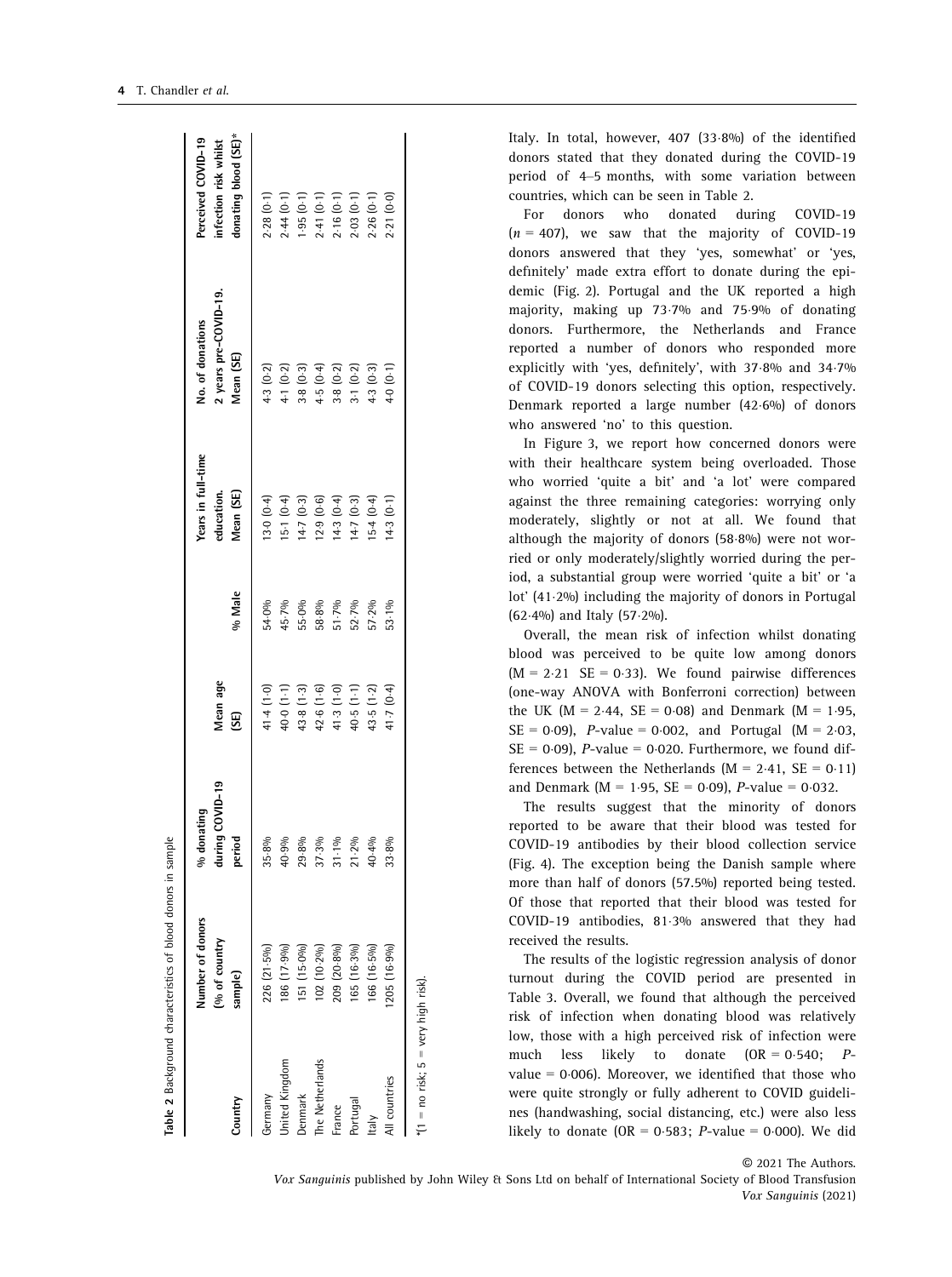

Donated less than normal Donated the same as normal Donated more than normal

Fig. 1 How has COVID-19 affected your blood donation activity? Self-reported impact on blood donation activity from 1205 blood donors identified in the sample.



Fig. 2 Did you make a special effort to donate in order to help your healthcare system during the COVID-19 epidemic? Responses from 407 blood donors who donated during COVID-19.

not find evidence that those who worried about their healthcare system being overloaded were more likely to donate and that having a vulnerable person at home factored in the donation decision. Previous blood donation activity in the 2 years prior to COVID-19 was a strong predictor of donating during the crisis period, with each additional donation associated with a 87.7% higher donation likelihood ( $P$ -value < 0.000). We found that age was important, whereby individuals were incrementally less likely to donate by each age category (compared with 18- 24 years olds). We did not find significant differences

between countries in the analysis. Subsequently, we found that those working in the health or education sectors were over twice as likely to donate during COVID-19 compared with those working in other areas (not including food retail or research).

Lastly, for the active donor sample  $(n = 992)$  presented in the Appendix (Tables A1 and A2), we found comparable results whereby those with more donations in the past two years  $(OR = 1.370; P-value = 0.000)$  and highly adherent donors were more likely to donate during COVID-19 (OR =  $0.569$ : *P*-value = 0.000). However, we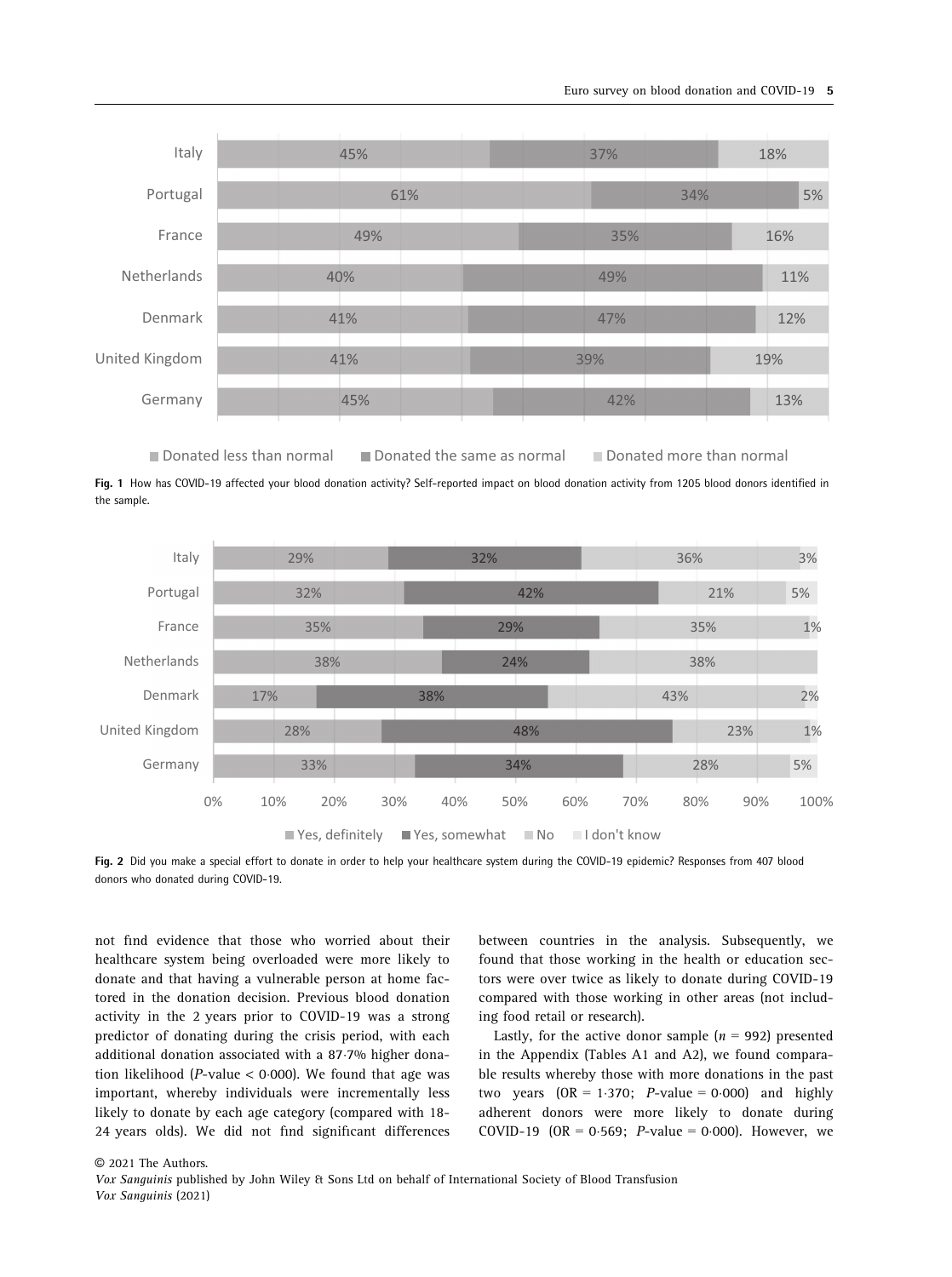

Fig. 3 Worries among blood donors about the healthcare system being overloaded. Responses from 1205 blood donors identified in the sample.



No, my blood was not tested for COVID-19 antibodies

I don't know if my blood was tested for COVID-19 antibodies

Fig. 4 Are you aware whether your blood sample was tested for COVID-19 antibodies? Responses from 407 blood donors who donated during COVID-19.

did not find evidence that having a high perceived risk of infection whilst donating blood factored into the donation decision (OR =  $0.853$ ; *P*-value =  $0.485$ ).

### **Discussion**

In the study, we found that around half of all donors reported that they donated less than they normally would, which suggests a concerning drop in blood donations throughout the COVID-19 period across Europe. However, we also identified a small number of donors who donated more than they normally would, perhaps identifying an opportunity to help in a time of need by responding to public appeals.

In terms of donor motivation, we observed that the majority of donors that donated made a special effort to help their healthcare system during the COVID-19 period. Many of them were also concerned with overcrowding of their healthcare system, indicating that altruistic motives (at least retrospectively) played an important role in donors' decision to donate and were weighed up against potential risks [5, 21]. Blood donation centres may thus take advantage of this result by appealing to the altruistic nature of donors in times of crisis. As an example, specialist campaigns that focus on the continued need for blood donors during the pandemic could be employed. Such public appeals have been successful in past crises, where large influxes of donors were documented over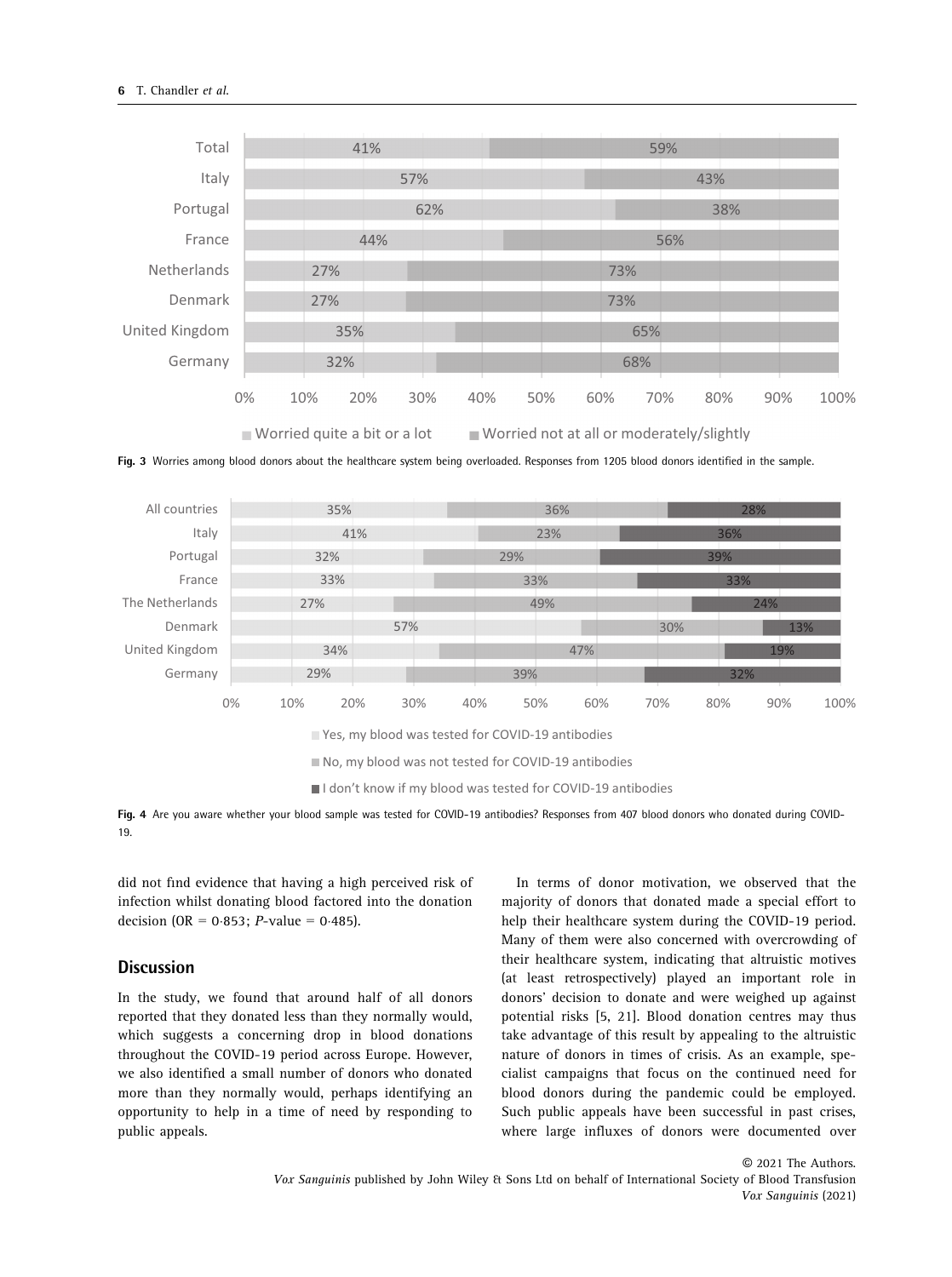#### Table 3 Logistic regression analysis of donor turnout during COVID-19

|                                                                                | Mean (SE)/% | <b>Odds Ratio</b> | <b>SE</b> | z               | P-value | 95%<br>Confidence<br>Interval |       |
|--------------------------------------------------------------------------------|-------------|-------------------|-----------|-----------------|---------|-------------------------------|-------|
| No. of blood donations two years prior to COVID-19 period                      | 0.67(0.02)  | 1.872             | 0.043     | 27.260          | 0.000   | 1.790                         | 1.958 |
| Perceived high risk of COVID infection whilst donating blood (4 or 5) (Yes/no) | 12.29%      | 0.540             | 0.121     | $-2.750$        | 0.006   | 0.349                         | 0.838 |
| Worried quite a bit/a lot about healthcare system being overloaded (Yes/no)    | 41.85%      | 1.033             | 0.153     | 0.220           | 0.827   | 0.772                         | 1.382 |
| Vulnerable person in household (Yes/no)                                        | 29.30%      | 0.975             | 0.161     | $-0.150$        | 0.877   | 0.705                         | 1.347 |
| Quite strongly/fully adhered to COVID quidelines (Yes/no)                      | 74-40%      | 0.583             | 0.085     | $-3.690$        | 0.000   | 0.438                         | 0.777 |
| Age category                                                                   |             |                   |           |                 |         |                               |       |
| $18 - 24$                                                                      | 9.66%       | Reference         |           |                 |         |                               |       |
| $25 - 34$                                                                      | 16-22%      | 0.545             | 0.109     | $-3.030$        | 0.002   | 0.368                         | 0.807 |
| $35 - 44$                                                                      | 18-23%      | 0.352             | 0.076     | $-4.830$        | 0.000   | 0.230                         | 0.538 |
| $45 - 54$                                                                      | 17.99%      | 0.270             | 0.065     | $-5.480$        | 0.000   | 0.169                         | 0.432 |
| $55 - 64$                                                                      | 16-29%      | 0.167             | 0.048     | $-6.280$        | 0.000   | 0.096                         | 0.292 |
| $65+$                                                                          | 21.60%      | 0.104             | 0.033     | $-7.070$        | 0.000   | 0.055                         | 0.195 |
| Education (years)                                                              |             |                   |           |                 |         |                               |       |
| $<$ 10                                                                         | 16.15%      | Reference         |           |                 |         |                               |       |
| $10 - 12$                                                                      | 20-31%      | 0.689             | 0.164     | $-1.560$        | 0.118   | 0.432                         | 1.099 |
| $13 - 15$                                                                      | 26-11%      | 0.692             | 0.150     | $-1.700$        | 0.089   | 0.453                         | 1.057 |
| $16 - 18$                                                                      | 22-37%      | 0.499             | 0.113     | $-3.070$        | 0.002   | 0.320                         | 0.778 |
| $18+$                                                                          | 15.06%      | 0.874             | 0.199     | $-0.590$        | 0.552   | 0.559                         | 1.364 |
| Field of work                                                                  |             |                   |           |                 |         |                               |       |
| Health-related sector (medical staff, pharmacist, medical student)             | 8.57%       | 2.362             | 0.479     | 4.240           | 0.000   | 1.587                         | 3.514 |
| Education (e.g. schools, nurseries)                                            | 7.82%       | 2.182             | 0.461     | 3.690           | 0.000   | 1.443                         | 3.301 |
| Food retail (Supermarkets)                                                     | 3.97%       | 1.359             | 0.406     | 1.030           | 0.304   | 0.757                         | 2.441 |
| Research                                                                       | 2.37%       | 0.913             | 0.354     | $-0.230$        | 0.815   | 0.427                         | 1.954 |
| Other                                                                          | 77.26%      | Reference         |           |                 |         |                               |       |
| Female                                                                         | 52.12%      | 0.835             |           | $0.119 - 1.260$ | 0.207   | 0.632                         | 1.104 |
| Country                                                                        |             |                   |           |                 |         |                               |       |
| Germany                                                                        | 14.75%      | Reference         |           |                 |         |                               |       |
| United Kingdom                                                                 | 14-62%      | 1.052             | 0.249     | 0.210           | 0.831   | 0.662                         | 1.672 |
| Denmark                                                                        | 14.09%      | 0.647             | 0.169     | $-1.670$        | 0.096   | 0.388                         | 1.079 |
| The Netherlands                                                                | 14.04%      | 0.609             | 0.166     | $-1.820$        | 0.068   | 0.357                         | 1.038 |
| France                                                                         | 14.09%      | 0.845             | 0.201     | $-0.710$        | 0.480   | 0.530                         | 1.348 |
| Portugal                                                                       | 14.26%      | 0.725             | 0.192     | $-1.220$        | 0.224   | 0.432                         | 1.217 |
| Italy                                                                          | 14.16%      | 1.083             | 0.264     | 0.330           | 0.745   | 0.671                         | 1.745 |
| Intercept                                                                      |             | 0.106             | 0.031     | $-7.770$        | 0.000   | 0.060                         | 0.187 |

CI, confidence interval; N, 7120; SE, standard error.

short periods, for example mass shootings in the United States and bush fires in Australia [11, 12].

Although the perceived risk of infection whilst donating blood was relatively low for many respondents, those who anticipated a high risk of infection were much less likely to donate. Our results coincide with previous research from Hong Kong and China that found anxiety and fear of contracting COVID-19 were deterrents to donating blood [7, 8], and with studies on the SARS and avian flu outbreaks [9, 10]. Therefore, we suggest that blood donation centres emphasize the steps that have been taken to reduce risk of infection in order to maintain confidence in their services, for example handwashing, face coverings and social distancing. Key messages could assure the public that they can still safely donate blood whilst adhering to COVID-19 measures. We found that the result did not hold for the active donor sample, which may be explained by a high level of intrinsic donor motivation, even in those that anticipated a high infection risk whilst donating.

Despite all European countries being eventually affected by COVID-19, there were notable differences in the severity of the crisis and the government response. Italy was hit particularly hard early in the pandemic and was the first European country to apply interventional measures from the beginning of March 2020 in response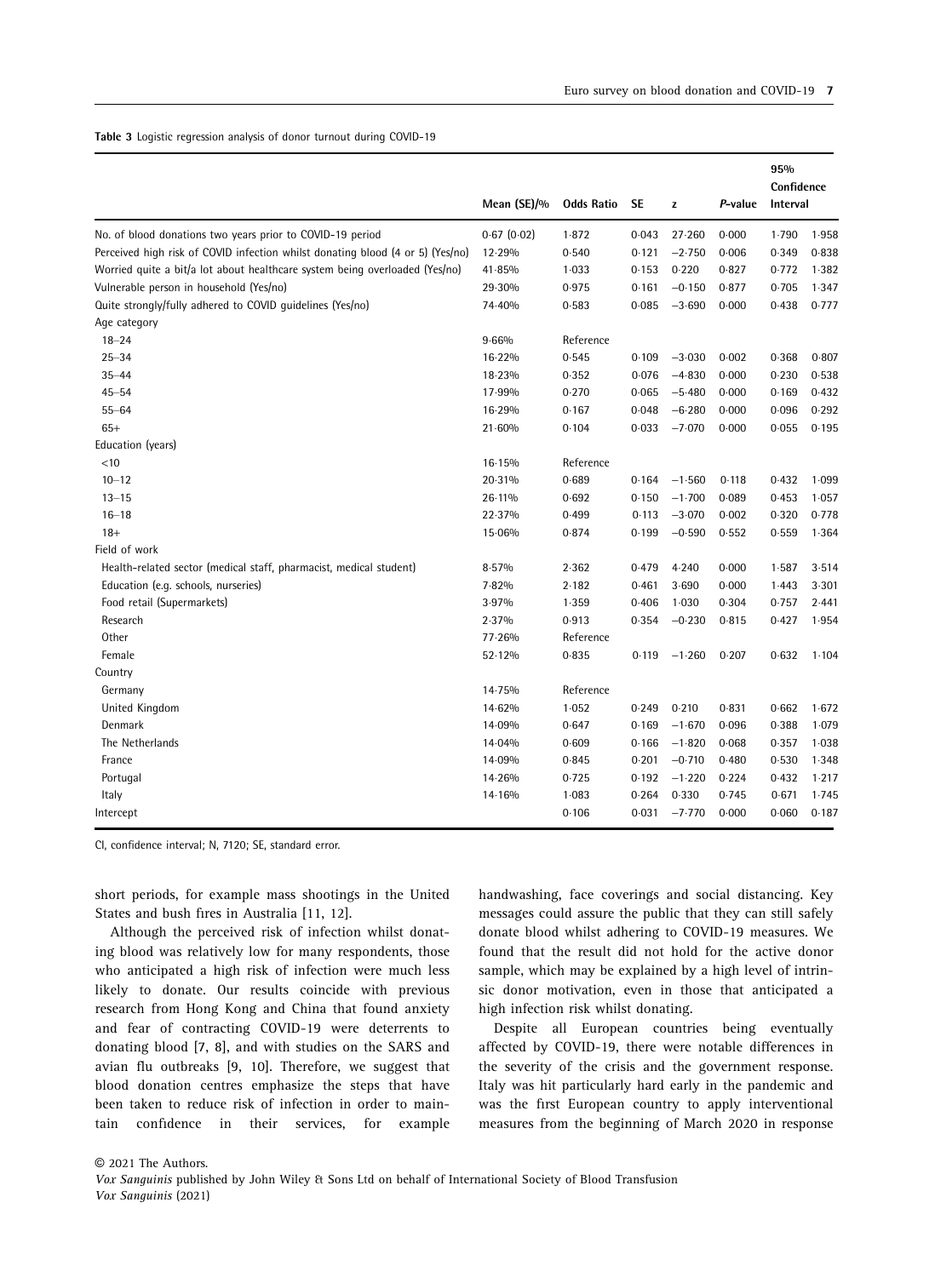to the outbreak of the virus [22]. Other EU countries followed soon after by introducing measures from around mid-March 2020 [22]. Despite this variation, we did not find evidence of country differences in our analysis of donor turnout, which suggests that the results are generalizable across Europe and states may face similar challenges in managing blood supply during the period.

With some countries including Finland, Germany and the United Kingdom discussing the use of 'immunity passports' [23–25], we conjecture that having evidence of COVID-19 antibodies could be valuable to many individuals and provide reassurance that they are not putting loved ones and those in their community at risk. However, according to our results, the low number of donors who were aware of COVID-19 antibody tests alongside their donation suggests that the tests were not a relevant incentive for donors. However, by framing such tests as incentives more explicitly, in line with free health checks, which have been used previously to motivate blood donation, donors may be more encouraged to donate [26, 27].

As has been observed in a German setting, many donors prefer to visit at lunchtime and after work in normal times [28]. We speculate that, in addition to perceived infection risk, other factors contributed to a drop in donations that warrant further research. For instance, lockdown and quarantine periods preventing normal movement, changing working conditions disrupting established routines, uncertainty around whether blood collection services were open and the cancellation of blood drives. Further research would allow blood donation centres to accommodate new donation patterns as they begin to observe them. For example, some donors may benefit from extended opening hours and flexibility as previous childcare arrangements (e.g. nurseries and schools) have been disrupted, whilst others may benefit from more blood drive locations in city suburbs to accommodate working from home.

The study findings should be considered in the light of some limitations: firstly, we did not know the blood type of the survey respondents and could therefore not incorporate it into our analysis. However, as our sample is representative across major characteristics, we do not expect large deviations in the ABO or Rhesus factor blood type from the respondents. Secondly, our data are self-re-

**References** 

1 NHS England & Wales. [https://www.b](https://www.blood.co.uk/news-and-campaigns/news-and-statements/extra-safety-measures-after-coronavirus-uncertainty-causes-drop-in-donations/) [lood.co.uk/news-and-campaigns/news](https://www.blood.co.uk/news-and-campaigns/news-and-statements/extra-safety-measures-after-coronavirus-uncertainty-causes-drop-in-donations/)[and-statements/extra-safety-measures](https://www.blood.co.uk/news-and-campaigns/news-and-statements/extra-safety-measures-after-coronavirus-uncertainty-causes-drop-in-donations/)[after-coronavirus-uncertainty-causes-](https://www.blood.co.uk/news-and-campaigns/news-and-statements/extra-safety-measures-after-coronavirus-uncertainty-causes-drop-in-donations/) [drop-in-donations/](https://www.blood.co.uk/news-and-campaigns/news-and-statements/extra-safety-measures-after-coronavirus-uncertainty-causes-drop-in-donations/). 2020 [Last accessed 31 July 2020].

2 Blood reserves in Germany run critically short due to corona crisis. The

ported, which may explain our donation rate of 57%, which was slightly higher than has been reported previously across Europe with figures ranging between 25% and 54% [29–33]. In line with other studies, we found our donors to be mostly male (53.1%) and between 30 and 44 (353%). We identified a higher proportion of younger donors than was reported in a large European survey, which is likely due to differences in donor definitions, for example donated in lifetime versus in the last 10 years [34].

In conclusion, we observed that despite half of donors donating less than they normally would during the pandemic, most that did donate made a special effort to do so. Furthermore, survey respondents who anticipated a high risk of infection were much less likely to donate. This change in donation behaviour and the associated motivations of donors are relevant to policymakers who are concerned with maintaining adequate blood supply during this crisis. We suggest that blood collection services consider specialist campaigns that focus on the altruistic motivation of donors during the crisis, and they continue to reassure donors of the safety measures in place in their centres. Lastly, the majority of donors appear to have not been incentivized by COVID-19 antibody tests, which should be considered if framed alongside free health checks as an incentive to elicit blood donations.

## Conflict of interests

The authors declare no conflict of interests.

## Author contributions

TC analysed the data and wrote the original manuscript. SNB, IS, PPB, WB, JVE, JS, AT and TS collaborated in developing the survey questions and provided substantial comments that were incorporated into the manuscript.

#### Funding

This work was supported by the European Union's EU Framework Programme for Research and Innovation Horizon 2020 under Grant Agreement No. 721402.

> Local. [https://www.thelocal.de/](https://www.thelocal.de/20200520/blood-reserves-run-critically-short-due-to-corona-epidemic) [20200520/blood-reserves-run-critica](https://www.thelocal.de/20200520/blood-reserves-run-critically-short-due-to-corona-epidemic) [lly-short-due-to-corona-epidemic](https://www.thelocal.de/20200520/blood-reserves-run-critically-short-due-to-corona-epidemic) [Last accessed 31 July 2020].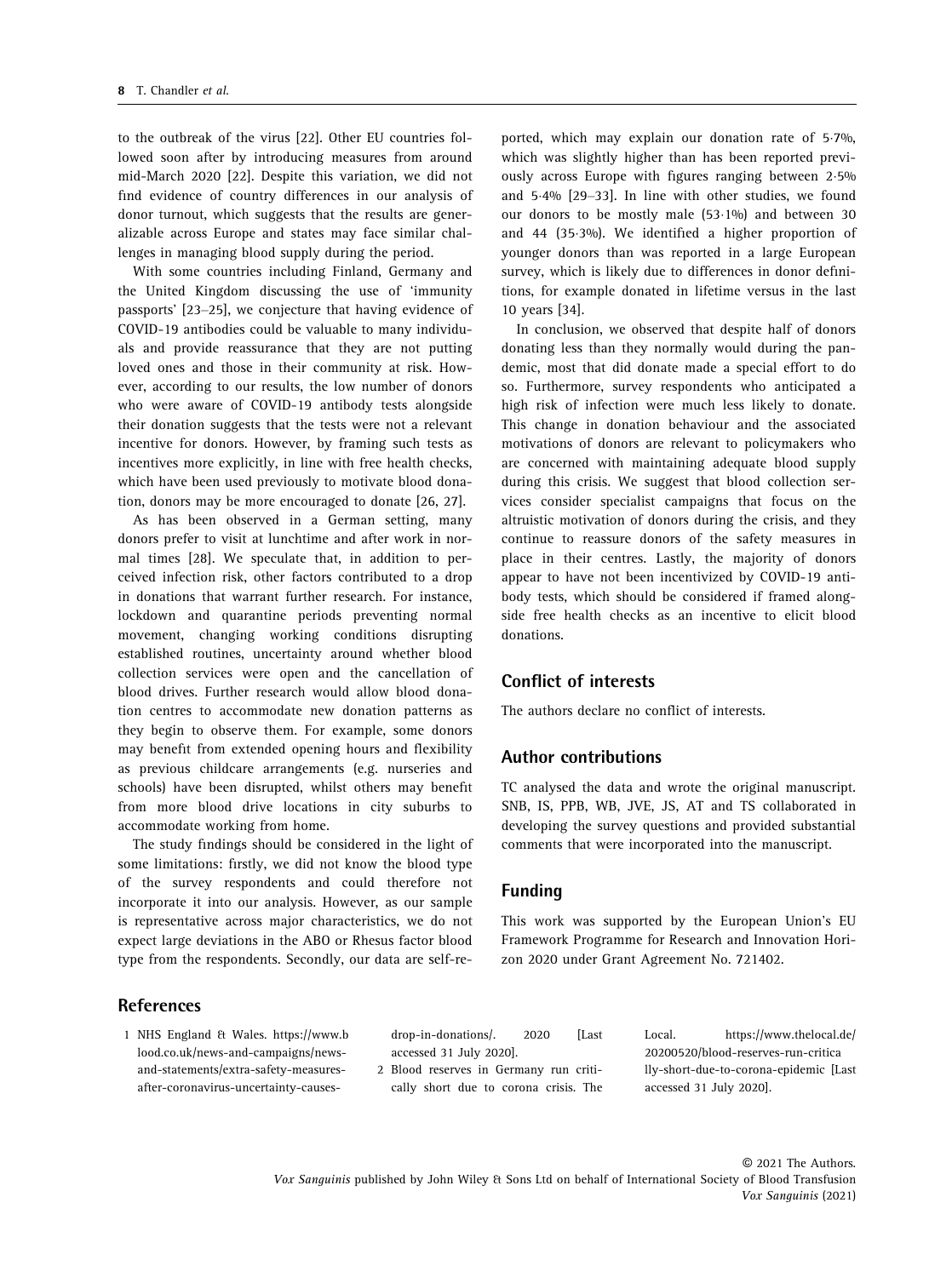- 3 POLITICO. Blood supplies squeezed by coronavirus crisis; 2020. [https://www.](https://www.politico.eu/article/blood-donation-squeeze-coronavirus-crisis/) [politico.eu/article/blood-donation](https://www.politico.eu/article/blood-donation-squeeze-coronavirus-crisis/)[squeeze-coronavirus-crisis/](https://www.politico.eu/article/blood-donation-squeeze-coronavirus-crisis/) [Last accessed 31 July 2020].
- 4 ISBT. COVID-19 Webinar: how do we secure a safe blood supply during the current Corona Crisis?. 2020.
- 5 Haw J, Holloway K, Masser BM, Merz E-M, Thorpe R. Blood donation and the global COVID-19 pandemic: areas for social science research. Vox Sang 2020.
- 6 Yahia AIO. Management of blood supply and demand during the COVID-19 pandemic in King Abdullah Hospital, Bisha, Saudi Arabia. Transfus Apher Sci 2020;59:102836.
- 7 Wang Y, Han W, Pan L, et al. Impact of COVID-19 on blood centres in Zhejiang province China. Vox Sang 2020;115:502–6.
- 8 Leung JN, Lee C-K. Impact of the COVID-19–a regional blood centre's perspective. ISBT Sci Ser 2020;15:362–4.
- 9 Masser BM, White KM, Hamilton K, McKimmie BM. An examination of the predictors of blood donors' intentions to donate during two phases of an avian influenza outbreak. Transfusion 2011;51:548–57.
- 10 Shan H, Zhang P. Viral attacks on the blood supply: the impact of severe acute respiratory syndrome in Beijing. Transfusion 2004;44:467–9.
- 11 Stanworth SJ, New HV, Apelseth TO, et al. Effects of the COVID-19 pandemic on supply and use of blood for transfusion. Lancet Haematol 2020;7: e756–64.
- 12 Lilley M, Slonim R. Gender differences in altruism: responses to a natural disaster. Institute for the Study of Labor (IZA); 2016:28.
- 13 UKE-Blutspendedienst: Current Situation; 2020. [http://www.blutsgeschwiste](http://www.blutsgeschwister.net/) [r.net/](http://www.blutsgeschwister.net/) [Last accessed 31 July 2020].
- 14 Langi Sasongko P, van den Hurk K, Thijssen-Timmer DC. Blood supply milestones in the Netherlands in the first weeks of COVID-19. ISBT Sci Ser 2020;15:393–4.
- 15 Barjas-Castro MdL, Baumgartner JE, Sales LNM, Santos RA, Pereira F, Castro V. Blood supply strategies facing a

reference blood centre in Brazil during the COVID-19 pandemic. ISBT Sci Ser 2020;15:374–7.

- 16 European Commission. RESPECT Code of Practice for Socio-Economic Research 2004.
- 17 WHO tool for behavioural insights on COVID-19; 2021. [https://www.euro.](https://www.euro.who.int/en/health-topics/health-emergencies/coronavirus-covid-19/publications-and-technical-guidance/risk-communication-and-community-engagement/who-tool-for-behavioural-insights-on-covid-19) [who.int/en/health-topics/health-eme](https://www.euro.who.int/en/health-topics/health-emergencies/coronavirus-covid-19/publications-and-technical-guidance/risk-communication-and-community-engagement/who-tool-for-behavioural-insights-on-covid-19) [rgencies/coronavirus-covid-19/publica](https://www.euro.who.int/en/health-topics/health-emergencies/coronavirus-covid-19/publications-and-technical-guidance/risk-communication-and-community-engagement/who-tool-for-behavioural-insights-on-covid-19) [tions-and-technical-guidance/risk-com](https://www.euro.who.int/en/health-topics/health-emergencies/coronavirus-covid-19/publications-and-technical-guidance/risk-communication-and-community-engagement/who-tool-for-behavioural-insights-on-covid-19) [munication-and-community-engageme](https://www.euro.who.int/en/health-topics/health-emergencies/coronavirus-covid-19/publications-and-technical-guidance/risk-communication-and-community-engagement/who-tool-for-behavioural-insights-on-covid-19) [nt/who-tool-for-behavioural-insights](https://www.euro.who.int/en/health-topics/health-emergencies/coronavirus-covid-19/publications-and-technical-guidance/risk-communication-and-community-engagement/who-tool-for-behavioural-insights-on-covid-19)[on-covid-19](https://www.euro.who.int/en/health-topics/health-emergencies/coronavirus-covid-19/publications-and-technical-guidance/risk-communication-and-community-engagement/who-tool-for-behavioural-insights-on-covid-19) [Last accessed 11 February 2021].
- 18 Italy's Health Care System Groans Under Coronavirus — a Warning to the World. The New York Times, 2020. [https://www.nytimes.com/2020/03/12/](https://www.nytimes.com/2020/03/12/world/europe/12italy-coronavirus-health-care.html) [world/europe/12italy-coronavirus-hea](https://www.nytimes.com/2020/03/12/world/europe/12italy-coronavirus-health-care.html) [lth-care.html](https://www.nytimes.com/2020/03/12/world/europe/12italy-coronavirus-health-care.html) [Last accessed 08 September 2020].
- 19 Coronavirus in Germany: Health care system under pressure. Deutsche Welle, 2020. [https://www.dw.com/en/](https://www.dw.com/en/coronavirus-in-germany-health-care-system-under-pressure/a-52663510) [coronavirus-in-germany-health-care](https://www.dw.com/en/coronavirus-in-germany-health-care-system-under-pressure/a-52663510)[system-under-pressure/a-52663510](https://www.dw.com/en/coronavirus-in-germany-health-care-system-under-pressure/a-52663510) [Last accessed 08 September 2020].
- 20 Coronavirus: Health system overload threatens pregnant women and newborns. UN News, 2020. [https://news.](https://news.un.org/en/story/2020/05/1063422) [un.org/en/story/2020/05/1063422](https://news.un.org/en/story/2020/05/1063422) [Last accessed 31 July 2020].
- 21 Masser BM, Hyde MK, Ferguson E. Exploring predictors of Australian community members' blood donation intentions and blood donation–related behavior during the COVID-19 pandemic. Transfusion 2020;60:2907–17.
- 22 Flaxman S, Mishra S, Gandy A, et al. Estimating the effects of non-pharmaceutical interventions on COVID-19 in Europe. Nature 2020;584:257–61.
- 23 Britain looking at COVID-19 immunity certificates but more research needed. Channel News Asia, 2020. [https://](https://www.channelnewsasia.com/news/world/coronavirus-covid-19-united-kingdom-immunity-certificate-12604182) [www.channelnewsasia.com/news/](https://www.channelnewsasia.com/news/world/coronavirus-covid-19-united-kingdom-immunity-certificate-12604182) [world/coronavirus-covid-19-united](https://www.channelnewsasia.com/news/world/coronavirus-covid-19-united-kingdom-immunity-certificate-12604182)[kingdom-immunity-certificate-](https://www.channelnewsasia.com/news/world/coronavirus-covid-19-united-kingdom-immunity-certificate-12604182)[12604182](https://www.channelnewsasia.com/news/world/coronavirus-covid-19-united-kingdom-immunity-certificate-12604182) [Last accessed 08 September 2020].
- 24 Will you need an 'immunity passport' to travel? BBC Travel. [http://](http://www.bbc.com/travel/story/20200831-coronavirus-will-you-need-an-immunity-passport-to-travel) [www.bbc.com/travel/story/20200831](http://www.bbc.com/travel/story/20200831-coronavirus-will-you-need-an-immunity-passport-to-travel) [coronavirus-will-you-need-an-](http://www.bbc.com/travel/story/20200831-coronavirus-will-you-need-an-immunity-passport-to-travel)

[immunity-passport-to-travel](http://www.bbc.com/travel/story/20200831-coronavirus-will-you-need-an-immunity-passport-to-travel) [Last accessed 31 July 2020].

- 25 Coronavirus breakthrough: Germany roll outs promising antibody test to end lockdown. Express; 2020. [https://](https://www.express.co.uk/news/world/1263131/coronavirus-europe-angela-merkel-germany-latest-antibody-test-nhs-news-vaccine) [www.express.co.uk/news/world/](https://www.express.co.uk/news/world/1263131/coronavirus-europe-angela-merkel-germany-latest-antibody-test-nhs-news-vaccine) [1263131/coronavirus-europe-angela](https://www.express.co.uk/news/world/1263131/coronavirus-europe-angela-merkel-germany-latest-antibody-test-nhs-news-vaccine)[merkel-germany-latest-antibody-test](https://www.express.co.uk/news/world/1263131/coronavirus-europe-angela-merkel-germany-latest-antibody-test-nhs-news-vaccine)[nhs-news-vaccine](https://www.express.co.uk/news/world/1263131/coronavirus-europe-angela-merkel-germany-latest-antibody-test-nhs-news-vaccine) [Last accessed 08 September 2020].
- 26 Leipnitz S, de Vries M, Clement M, Mazar N. Providing health checks as incentives to retain blood donors — Evidence from two field experiments. Int J Res Mark 2018;35:628–40.
- 27 Goette L, Stutzer A, Yavuzcan G, Frey BM. Free cholesterol testing as a motivation device in blood donations: evidence from field experiments. Transfusion 2009;49:524–31.
- 28 Chandler T, Hiller J, Peine S, Stargardt T. Blood donation and donors: insights from a large German teaching hospital (2008–2017). Vox Sang 2020;115:27– 35.
- 29 Seifried E, Klueter H, Weidmann C, et al. How much blood is needed? Vox Sang 2011;100:10–21.
- 30 Burgdorf KS, Simonsen J, Sundby A, et al. Socio-demographic characteristics of Danish blood donors. PLoS One 2017;12:e0169112.
- 31 Sanquin: Dutch Donor Database; 2021. [https://www.sanquin.org/researc](https://www.sanquin.org/research/donor-insight/measurements/dutch-donor-database) [h/donor-insight/measurements/dutch](https://www.sanquin.org/research/donor-insight/measurements/dutch-donor-database)[donor-database](https://www.sanquin.org/research/donor-insight/measurements/dutch-donor-database) [Last accessed 23 January 2021].
- 32 Lattimore S, Wickenden C, Brailsford SR. Blood donors in England and North Wales: demography and patterns of donation. Transfusion 2015;55:91–9.
- 33 Ritter S, Willand L, Reinhard B, Offergeld R, Hamouda O. Demography and donation frequencies of blood and plasma donor populations in Germany. Bundesgesundheitsblatt Gesundheitsforschung Gesundheitsschutz 2008;51:915–25.
- 34 Wittock N, Hustinx L, Bracke P, Buffel V. Who donates? Cross-country and periodical variation in blood donor demographics in Europe between 1994 and 2014. Transfusion 2017;57:2619– 28.

<sup>©</sup> 2021 The Authors.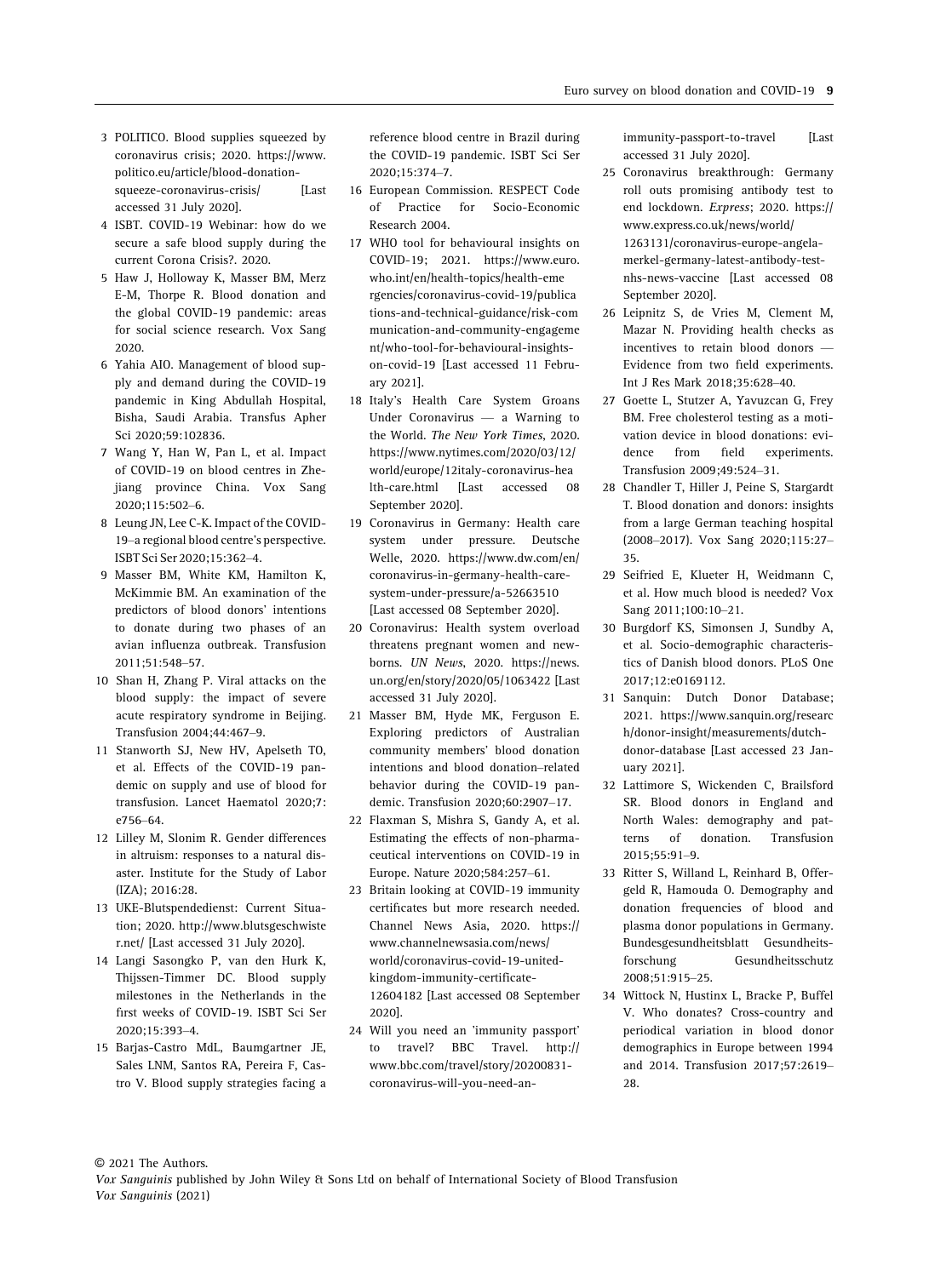## Appendix 1

Table A1 Background characteristics of active donors\*

| Country         | Number of active<br>donors (% of<br>country sample) | % donating<br>during COVID-19<br>period | Mean<br>age (SE) | % Male   | Years in<br>full-time<br>education.<br>Mean (SE) | No. of<br>donations<br>2 years pre-COVID-19.<br>Mean (SE) | <b>Perceived COVID-19</b><br>infection risk whilst<br>donating blood (SE)** |
|-----------------|-----------------------------------------------------|-----------------------------------------|------------------|----------|--------------------------------------------------|-----------------------------------------------------------|-----------------------------------------------------------------------------|
| Germany         | 192 (18.3%)                                         | 41.7%                                   | 39.4(1.1)        | 54.2%    | 12.8(0.4)                                        | 5.0(0.2)                                                  | 2.4(0.1)                                                                    |
| United Kingdom  | 154 (14.8%)                                         | 48.1%                                   | 38.6(1.2)        | 48.1%    | 14.9(0.4)                                        | 4.9(0.2)                                                  | 2.5(0.1)                                                                    |
| Denmark         | $114(11.3\%)$                                       | 38.6%                                   | 40.2(1.4)        | $53.5\%$ | 15.0(0.4)                                        | 5.0(0.3)                                                  | 2.1(0.1)                                                                    |
| The Netherlands | 79 (7.9%)                                           | 48.1%                                   | 39.0(1.7)        | 63.3%    | 13.0(0.7)                                        | 5.8(0.4)                                                  | 2.6(0.1)                                                                    |
| France          | 178 (17.7%)                                         | 36.0%                                   | 39.9(1.1)        | $51.1\%$ | 14.2(0.4)                                        | 4.5(0.2)                                                  | 2.2(0.1)                                                                    |
| Portugal        | $131(12.9\%)$                                       | 24.4%                                   | 38.8(1.2)        | 50.4%    | 15.0(0.3)                                        | 3.9(0.2)                                                  | 2.0(0.1)                                                                    |
| Italy           | 144 (14.3%)                                         | 46.5%                                   | 41.3(1.2)        | 56.3%    | 15.8(0.4)                                        | 4.9(0.3)                                                  | 2.0(0.1)                                                                    |
| All countries   | 992 (13.9%)                                         | 40.2%                                   | 39.6(0.5)        | 53.1%    | 14.4(0.2)                                        | 4.8(0.1)                                                  | 2.3(0.0)                                                                    |

\*At least one donation in two years pre-COVID-19 period.

\*\*1 = no risk;  $5 = \text{very high risk}$ .

Table A2 Logistic regression analysis of active donor turnout during COVID-19

|                                                                                                         | Mean (SE)/%<br><b>Odds Ratio</b> |           | <b>SE</b> | z        | P-value | 95% Confidence<br>Interval |       |
|---------------------------------------------------------------------------------------------------------|----------------------------------|-----------|-----------|----------|---------|----------------------------|-------|
| No. of blood donations two years prior                                                                  | 4.80(0.096)                      | 1.370     | 0.040     | 10.730   | 0.000   | 1.294                      | 1.451 |
| to COVID-19 period<br>Perceived high risk of COVID infection whilst<br>donating blood (4 or 5) (Yes/no) | 16.13%                           | 0.853     | 0.194     | $-0.700$ | 0.485   | 0.546                      | 1.333 |
| Worried quite a bit/a lot about healthcare<br>system being overloaded (Yes/No)                          | 42.54%                           | $1 - 100$ | 0.177     | 0.590    | 0.555   | 0.802                      | 1.507 |
| Vulnerable person in household (Yes/no)                                                                 | 23.49%                           | 0.964     | 0.177     | $-0.200$ | 0.842   | 0.673                      | 1.381 |
| Quite strongly/fully adhered to<br>COVID quidelines (Yes/no)                                            | 63.81%                           | 0.569     | 0.092     | $-3.500$ | 0.000   | 0.415                      | 0.781 |
| Age category                                                                                            |                                  |           |           |          |         |                            |       |
| $18 - 24$                                                                                               | 15.32%                           | Reference |           |          |         |                            |       |
| $25 - 34$                                                                                               | 28.83%                           | 0.511     | 0.119     | $-2.880$ | 0.004   | 0.323                      | 0.807 |
| $35 - 44$                                                                                               | 21.77%                           | 0.416     | 0.103     | $-3.540$ | 0.000   | 0.256                      | 0.676 |
| $45 - 54$                                                                                               | 16-33%                           | 0.366     | 0.100     | $-3.670$ | 0.000   | 0.214                      | 0.626 |
| $55 - 64$                                                                                               | 10.18%                           | 0.284     | 0.090     | $-3.990$ | 0.000   | 0.153                      | 0.527 |
| $65+$                                                                                                   | 7.56%                            | 0.202     | 0.074     | $-4.390$ | 0.000   | 0.099                      | 0.412 |
| Education (years)                                                                                       |                                  |           |           |          |         |                            |       |
| < 10                                                                                                    | 14-82%                           | Reference |           |          |         |                            |       |
| $10 - 12$                                                                                               | 16.43%                           | 0.795     | 0.218     | $-0.840$ | 0.403   | 0.465                      | 1.360 |
| $13 - 15$                                                                                               | 24-19%                           | 0.945     | 0.236     | $-0.230$ | 0.821   | 0.579                      | 1.543 |
| $16 - 18$                                                                                               | 24.09%                           | 0.616     | 0.158     | $-1.900$ | 0.058   | 0.373                      | 1.017 |
| $18+$                                                                                                   | 20.46%                           | 1.033     | 0.269     | 0.120    | 0.902   | 0.620                      | 1.719 |
| Field of work                                                                                           |                                  |           |           |          |         |                            |       |
| Health-related sector (medical staff,<br>pharmacist, medical student)                                   | $13.41\%$                        | 1.866     | 0.433     | 2.690    | 0.007   | 1.184                      | 2.941 |
| Education (e.g. schools, nurseries)                                                                     | 10.79%                           | 1.751     | 0.428     | 2.290    | 0.022   | 1.085                      | 2.826 |
| Food retail (Supermarkets)                                                                              | 4.94%                            | 0.997     | 0.343     | $-0.010$ | 0.992   | 0.508                      | 1.956 |
| Research                                                                                                | 4.33%                            | 0.772     | 0.296     | $-0.670$ | 0.500   | 0.364                      | 1.637 |
| Other                                                                                                   | 66.53%                           | Reference |           |          |         |                            |       |
| Female                                                                                                  | 46.88%                           | 1.077     | 0.168     | 0.470    | 0.636   | 0.793                      | 1.462 |
| Country                                                                                                 |                                  |           |           |          |         |                            |       |

© 2021 The Authors. Vox Sanguinis published by John Wiley & Sons Ltd on behalf of International Society of Blood Transfusion Vox Sanguinis (2021)